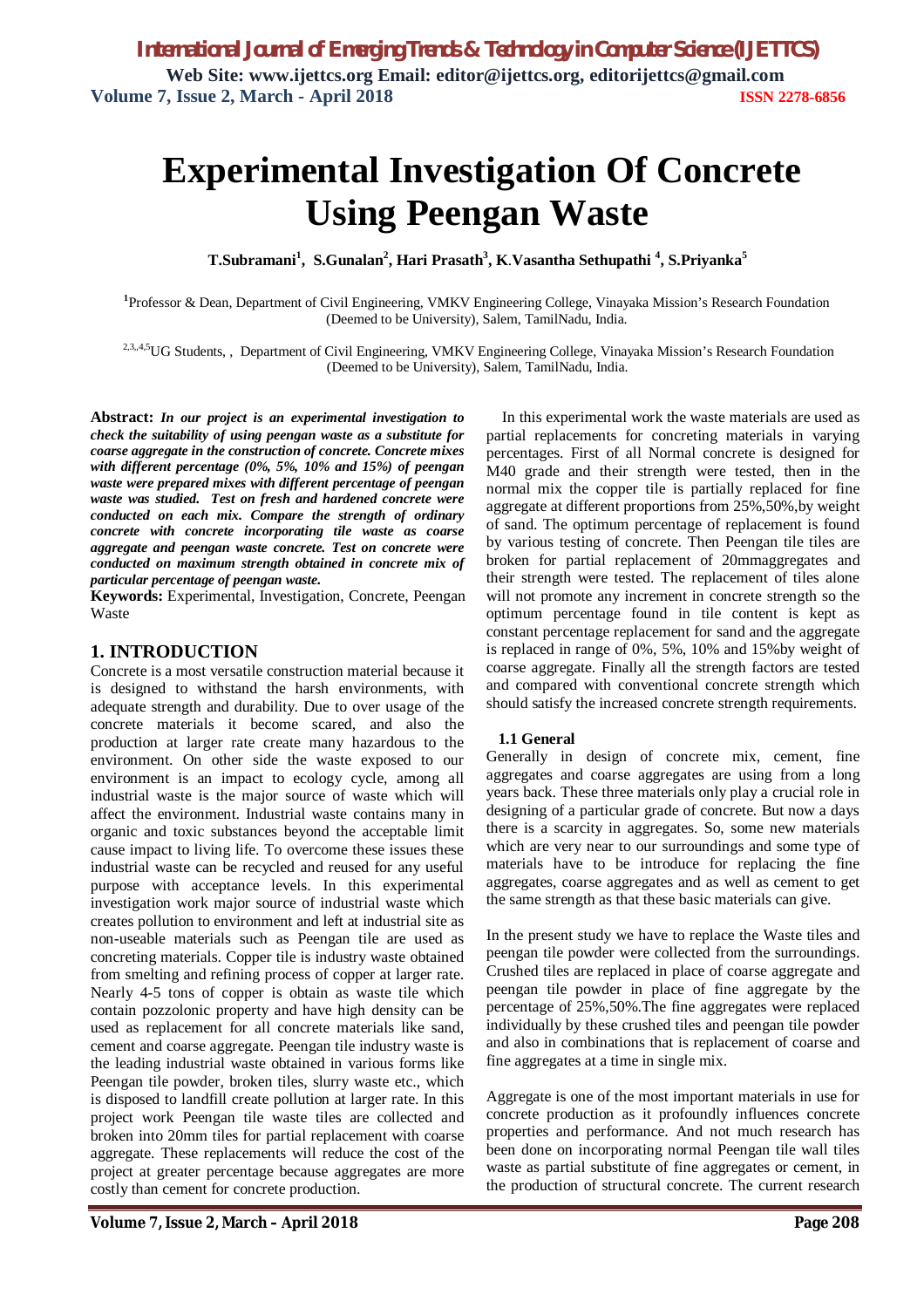is a bid towards exploring the possibility of incorporating wastes from Peengan tile wall tiles as partial substitute of fine aggregates or cement in the making of concrete. From economic point of view, cement and fine aggregates contribute a bigger portion of costs in the production of concrete, thus to have them replaced by waste material of similar characteristics is a major economic, while being more environment friendly. Peengan tile wastes are found to be suitable for usage as substitution for fine and coarse aggregates and partial substitution in cement production. Researchers have indicated their potential for usage in both structural and non-structural concrete and even for mortars. They were found to be performing better than normal concrete, compressive strength.

The usage of waste tiles partially as a replacement for coarse or fine aggregates will clear the wastes from construction and production site, also environmental pollution is reduced as impact of mining is reduced, natural resources are conserved and power consumption required for quarrying is minimized. Compressive strength of concrete gradually increased with the increase of quantity of coarse waste Peengan tile aggregate up to certain limits i.e. 20% for water-cement ratio of 0.4, 30% for watercement ratio of 0.5 and 40% for water-cement ratio of 0.6. The greatest compressive strength was observed for C5-10 concrete. It was noticed that the flexural strength of Optimal Waste Peengan tile Concrete was32.2% higher than flexural strength of Reference Concrete. Therefore, it can be concluded that the use of coarse waste Peengan tile content in the concrete enhanced the flexural strength considerably. Also, it can be seen that using waste Peengan tile tiles in concrete production causes no remarkable negative effect in the properties of concrete. The optimal case of using waste Peengan tile tiles as coarse aggregates is found to vary from 10 to 30 percent. In these measures, not only an increase happens in compressive strength, but also a decrease in unit weight occurs. Finally, using waste Peengan tile tiles in concrete is an effective measure regarding to reducing the costs of concrete and is environmentally cleaner clean along with wastage management and decreasing the use of natural raw materials. In it is affirmed that the increase in tiles powder leads to the increase in workability of concrete.

#### **1.2 Concrete**

Concrete is a composite material consist of mainly water, aggregate, and cement. The physical properties desired for the finished material can be attained by adding additives and reinforcements to the concrete mixture. A solid mass that can be easily moulded into desired shape can be formed by mixing these ingredients in certain proportions. Over the time, a hard matrix formed by cement binds the rest of the ingredients together into a single hard (rigid) durable material with many uses such as buildings, pavements etc.,

 **1.3 Environmental and Economic Benefits of Peengan tile Aggregate Concrete:**

The usage of tile aggregate as replacement to coarse aggregate in concrete has the benefits in the aspects of cost and reduction of pollution from construction industry. The cost of concrete manufacturing will reduce considerably over conventional concrete by including tile aggregate and granite powder since it is readily available at very low cost and there-by reducing the construction pollution or effective usage of construction waste.

#### **1.4 Need for Peengan Tile Materials in Concrete**

Indian peengan tile production is 100 Million ton per year. In the ceramic industry, about 15%-30% waste material generated from the total production. This waste is not recycled in any form at present. However, the peengan tile waste is durable, hard and highly resistant to biological, chemical, and physical degradation forces. The Ceramic industries are dumping the powder in any nearby pit or vacant spaces, near their unit although notified areas have been marked for dumping utilization of peengan tile waste and its application are used for the development of the construction industry, Material sciences. It is the possible alternative solution of safe disposal of peengan tile waste. Use of ceramic materials brings positive effect to the environment. Waste tiles can be used to replace some of the aggregates in a concrete mixture. This contributes to reducing the unit weight of the concrete. This is useful in applications requiring non-bearing light weight concrete, such as concrete panels used in facades, foot bath.

#### **1.5 Problem Statement**

The demand of construction materials for project is increasing. Therefore, there is a need to explore alternative building materials from industrial waste materials that can be recycled. Peengan tiles are often discarded as waste after defined as useless. But it can be recycled and can be used as a construction material in present world which is seeking for alternative construction materials which are economical, environment friendly as well as provides same quality as that of a normal aggregate made of regular aggregates. Tile wastes can be used safely with no need for dramatic change in production and application pro

#### **1.6 Scope of Study**

Peengan tile waste use in this research was taken from old site factory the scope of concrete use is in Malaysia construction industry. The experiment is only limit to five lab tests, Slump test, compression test, test and water absorption test. Slump test is used to determine the correct hydration of a batch of concrete. The slump is the distance the wet concrete settles after the slump cone is lifted off. It is essential test to test the workability of fresh concrete, this test very useful in detecting variations in the uniformity of a mix of given nominal proportions. All of the specimens were subjected to immerse in water tank for curing process for being test. Compressive test is to determine the strength of the concrete cube at the 7rd, 14th and 28th day of the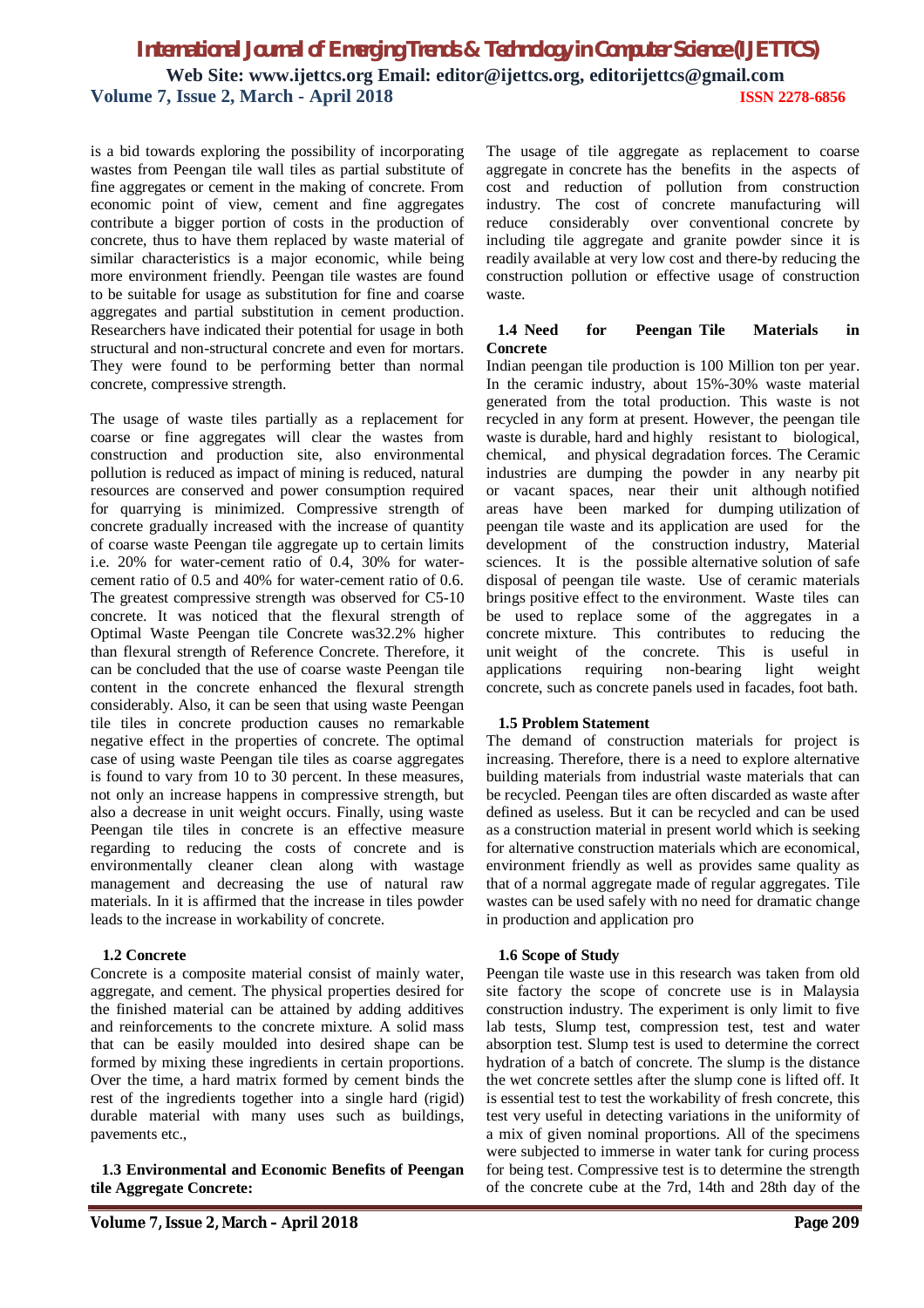casting period. The value obtained from the test must be higher than the standard specified strength for the concrete cube to pass.

#### **1.7 Significance of Study**

There are many inquiry and study that had carried carry out to improvise the quality of concrete production and to create various types of concrete that will be used for different purposes according to its suitability. Many researches had been conducted to intensify the quality or properties of the regular concrete by mixing or adding other materials into the natural conventional concrete. For this study, ceramic tile waste is used as partial coarse aggregates replacement to natural coarse aggregates. The study is essential because the proposed material to replace coarse aggregates is waste product from construction. If ceramic waste is suitable, it can be used in concrete production. This will reduce the waste material from construction as ceramic tile waste can be recycled for concrete production purposes. Besides, we can cut down the uses of natural aggregates that are produced from quarrying process which is non-environmental process and harmful to environment. The concrete's production cost can be reduced because the alternative material is waste material that is very low in cost

#### **1.8 Other Applications of Ceramic Waste Substitution**

Peengan tile are made from natural substantial which have a high proportion of clay minerals. So, the manufacturing process involved in Peengan tile materials needs high firing temperatures which may effective the clay minerals, enhance them with pozzolanic properties and forming hydrated outputs related to those obtained with other active materials.

#### **1.9 Application of Raw Materials Production of Civil Industrial**

You can see the peengan tile industry waste under the microscope, microscopic morphology of the peengan tile waste is an irregular scaly which determines grind ability of tile particles. After full, moderately coarse broken and surface cleaning with a surfactant impurities, the peengan tile waste can get raw materials suiting cement, concrete and other construction materials production and processing. Putting the ceramic waste after reprocessing into cement and concrete production will bring great social and economic benefits and achieve effective integration of ceramic waste disposal with construction materials production. Application are mainly in the production of peengan tile and wall insulation board by peengan tile waste and preparation of concrete and padded liner insulation aspects.

#### **1.10 Objectives**

The objective of this work is to develop concrete with good strength, less porous, less capillarity so that durability will be reached. For this purpose it requires the use of different pozzolanic materials like Tiles waste

- 1. To study the properties of M40grade of peengan tile concrete.
- 2. To save the natural aggregate by using Peengan tile waste.
- 3. To investigate the increase in the strength of concrete and better bonding between the aggregate and cement paste.
- 4. To minimize the environment hazards by utilizing wastages.
- 5. To study the partial replacement of coarse aggregate with peengan tiles
- 6. To compare the strength of replaced concrete with the conventional concrete.

#### **2. METHODOLOGY**

Figure 1. Shows the methodology adopted in this study



**Figure 1** Methodology

#### **3. MATERIAL COLLECTION 3.1 Cement**

Ordinary Portland cement is the most common type of cement in general use around the world as a basic ingredient of concrete, mortar, stucco, and most nonspecialty grout. It developed from other types of hydraulic lime in England in mid-19th century and usually originates from limestone. It is a fine powder produced by heating materials to form clinker. After grinding the clinker we will add small amounts of remaining ingredients. Many types of cements are available in market. When it comes to different grades of cement, the 53 Grade OPC Cement provides consistently higher strength compared to others. As per the Bureau of Indian Standards (BIS), the grade number of a cement highlights the minimum compressive strength that the cement is expected to attain within 28 days. For 53 Grade OPC Cement, the minimum compressive strength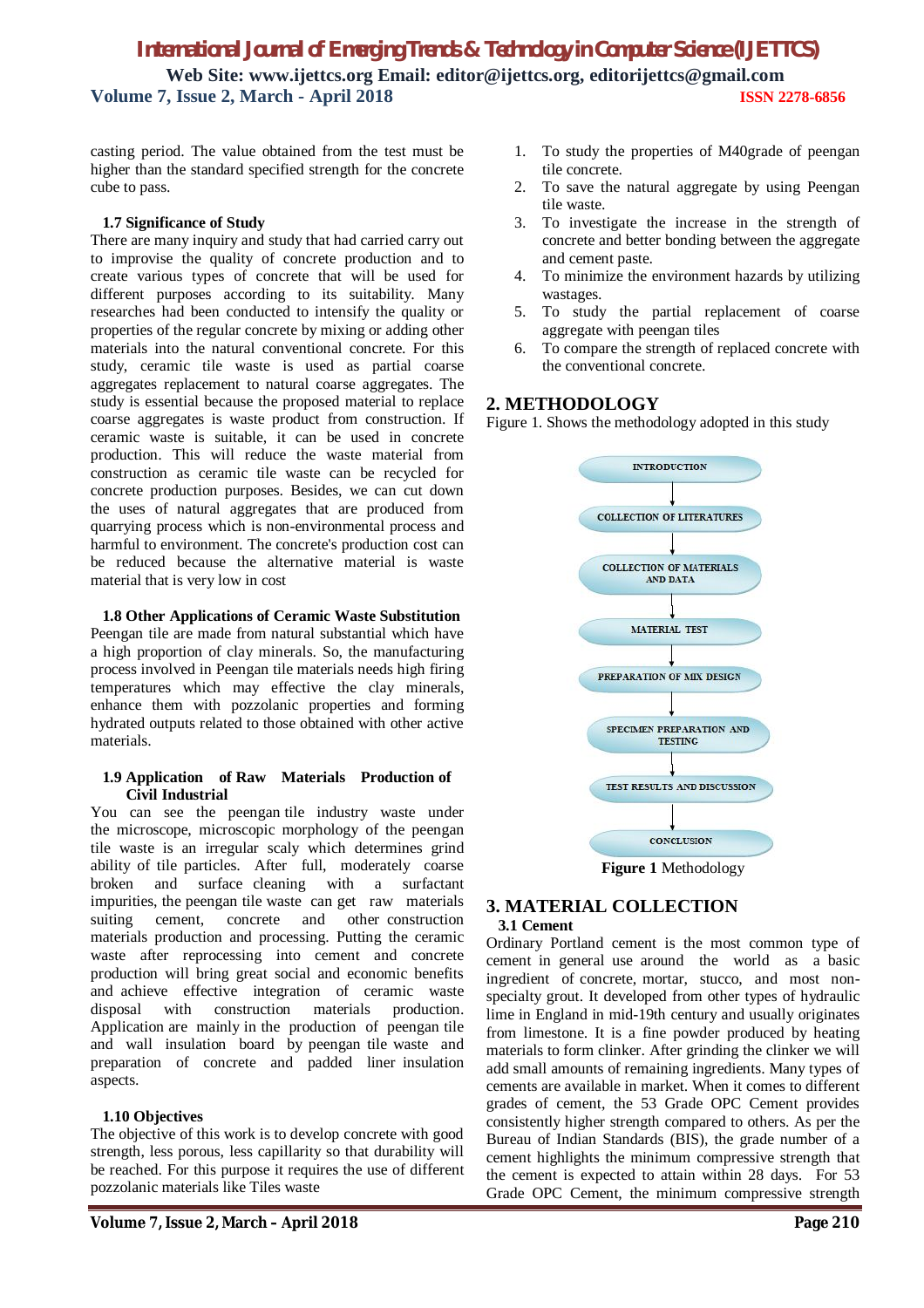achieved by the cement at the end of the 28th day shouldn't be less than 53MPa or 530 kg/cm2. The colour of OPC is grey colour and by eliminating ferrous oxide during manufacturing process of cement we will get white cement.

Ordinary Portland Cement (53 Grade) was used for casting all the specimens. To produce high performance concrete, the utilization of high strength cements is necessary. Different types of cement have different water requirements to produce pastes of standard consistence. Different types of cement also will produce concrete have a different rates of strength development. The choice of brand and type of cement is the most important to produce a good quality of concrete. The type of cement affects the rate of hydration, so that the strengths at early ages can be considerably influenced by the particular cement used. It is also important to ensure compatibility of the chemical and mineral admixtures with cement.

#### **3.1 Aggregate**

Aggregate are the most important constituents in concrete and the aggregate occupy nearly 70-80% of concrete volume. They give body to the concrete, reduce shrinkage and stiffened the concrete. One of the most important factors for producing workable concrete is good gradation of aggregates. Good grading implies that a sample fraction of aggregates in required proportion contains minimum voids requirements to use as concreting materials.

#### **3.2 Coarse Aggregate**

Aggregates fractions larger than 4.75mm are termed as coarse aggregates. The fraction of aggregates used in the experimental work passed in 20mm sieve and retained on 10mm IS sieve comes under Zone II aggregates conforming to IS: 383-1970.

#### **3.3 Fine Aggregate**

Sand is a natural granular material which is mainly composed of finely divided rocky material and mineral particles. The most common constituent of sand is silica(silicon dioxide, or  $SiO<sub>2</sub>$ ), usually in the form of quartz, because of its chemical inertness and considerable hardness, is the most common weathering resistant mineral. Hence, it is used as fine aggregate in concrete Fine aggregates are termed as "filler" which fills the voids in concrete. The reactions of aggregates less then4.75mm are known as fine aggregates. The river sand is used as fine aggregate conforming to requirements of IS: 383-1970 comes under zone II.

#### **3.4 Water**

Water is an important ingredient of concrete as it actually participates in the chemical reaction with cement. Since it helps to from the strength giving cement gel, the quantity and quality of water are required to be looked into very carefully.

- Role of Water in Cement Concrete.
- Requirements of water used in concrete.
- The permissible limits for solids in water.
- Solids Permissible Limits (Max).
- Organic 200 mg/lit.
- Inorganic 3000 mg/lit.
- Sulphates  $(SO<sub>4</sub>)$  500 mg/lit.
- Chlorides (Cl) 500 mg/lit.
- Suspended matter 2000 mg/lit Water/Cement Ratio and Strength.

#### **3.5 Peengan Tiles**

Peengan tiles aggregate are hard having considerable value of specific gravity, light weight than normal aggregate and rough surface on one side and smooth surface on other side. Replacement of ceramic aggregate is not only cost effective but also environment-friendly. The waste ceramic tiles are broken into pieces in nominal size (20mm as per IS 383- 1970) and mixed with concrete as partial replacement of coarse aggregate. The usage of waste tiles would lead to reduce the environmental pollution. The properties of peengan tiles are well within the range of the values of concrete making aggregate since, there are no harmful chemical on tiles



**Figure 2** Peengan Tiles

# **4. MATERIAL PROPERTIES**

#### **4.1 Cement**

Ordinary Portland cement is the most common type of cement in general use around the world as a basic ingredient of concrete, mortar, stucco, and most non specialty grout. It developed from other types of hydraulic lime in England in mid 19thcentury and usually originates from limestone. It is a fine powder produced by heating materials to form clinker. After grinding the clinker we will add small amounts of remaining ingredients. Many types of cements are available in market. When it comes to different grades of cement, the 53 Grade OPC Cement provides consistently higher strength compared to others. As per the Bureau of Indian Standards (BIS), the grade number of a cement highlights the minimum compressive strength that the cement is expected to attain within 28 days. For 53 Grade OPC Cement, the minimum compressive strength achieved by the cement at the end of the  $28<sup>th</sup>$  day shouldn't be less than 53Mpa or 530 kg/cm2. The color of OPC is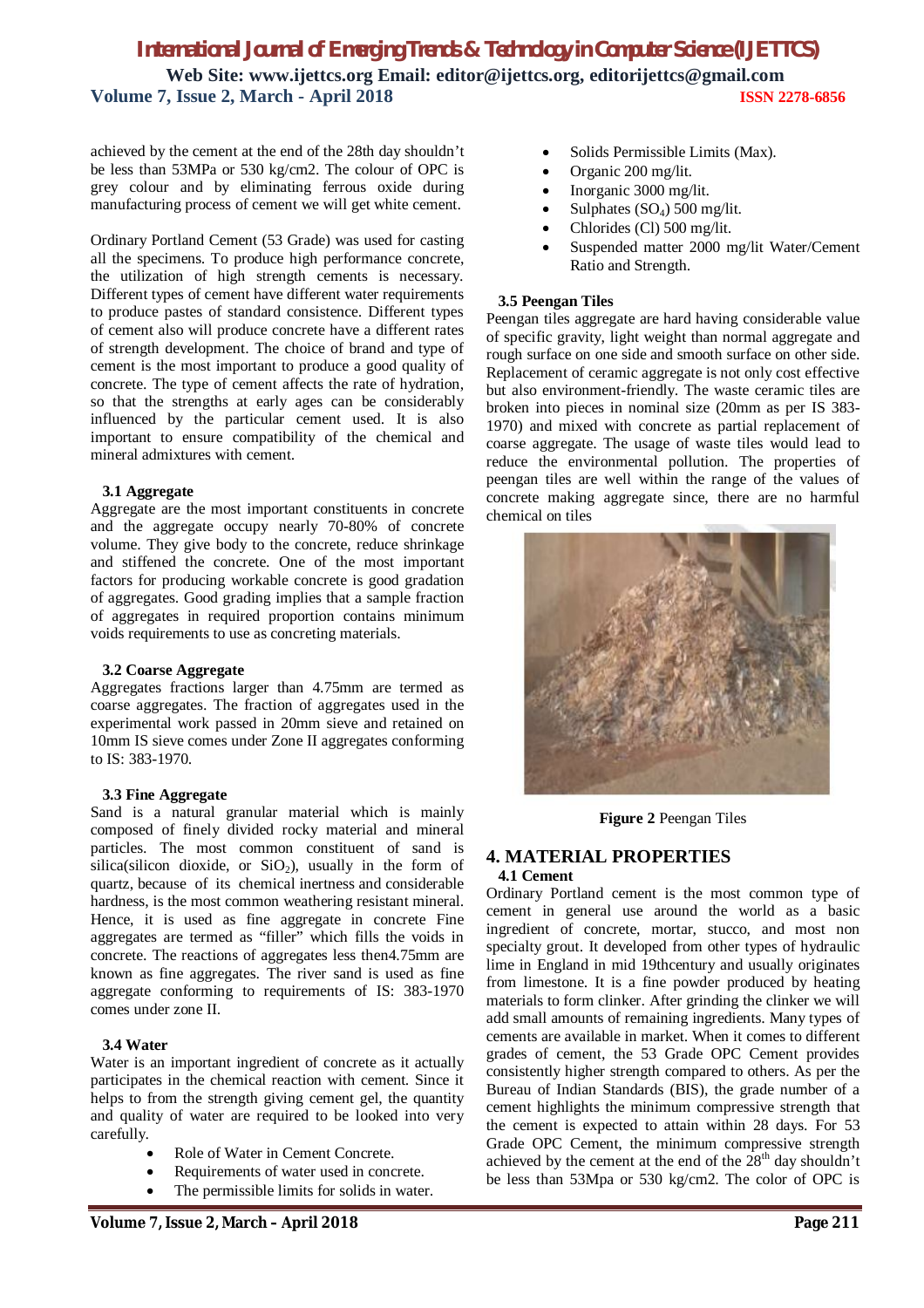grey color and by eliminating ferrous oxide during manufacturing process of cement we will get white cement also. Ordinary Portland Cement of 53 Grade of brand name Ultra Tech Company, available in the local market was used for the investigation. Care has been taken to see that the procurement was made from single batching in air tight containers to prevent it from being effected by atmospheric conditions. The cement thus procured was tested for physical requirements in accordance with IS: 169-1989 and for chemical requirement in accordance IS: 4032-1988.

#### **4.2 Fine Aggregates**

Sand is a natural granular material which is mainly composed of finely divided rocky material and mineral particles. The most common constituent of sand is silica (silicon dioxide, or SiO2), usually in the form of quartz, because of its chemical inertness and considerable hardness, is the most common weathering resistant mineral. Hence, it is used as fine aggregate in concrete. River sand locally available in the market was used in the investigation. The aggregate was tested for its physical requirements such as gradation, fineness modulus, specific gravity in accordance with IS: 2386-1963.The sand was surface dried before use.

#### **4.3 Coarse Aggregates**

Crushed aggregates of less than 12.5mm size produced from local crushing plants were used. The aggregate exclusively passing through 12.5mm sieve size and retained on 10mm sieve is selected. The aggregates were tested for their physical requirements such as gradation, fineness modulus, specific gravity and bulk density in accordance with IS: 2386-1963. The individual aggregates were mixed to induce the required combined grading. The particular specific gravity and water absorption of the mixture are given in table.

#### **4.4 Water**

Water plays a vital role in achieving the strength of concrete. For complete hydration it requires about 3/10th of its weight of water. It is practically proved that minimum water-cement ratio 0.35 is required for conventional concrete. Water participates in chemical reaction with cement and cement paste is formed and binds with coarse aggregate and fine aggregates. If more water is used, segregation and bleeding takes place, so that the concrete becomes weak, but most of the water will absorb. Hence it may avoid bleeding. If water content exceeds permissible limits it may cause bleeding. If less water is used, the required workability is not achieved. Potable water fit for drinking is required to be used in the concrete and it should have pH value ranges between 6 to 9.

#### **4.5 Peengan Tile Coarse Aggregate**

Broken peengan tiles were collected from the solid waste of ceramic manufacturing unit. Crushed them into small pieces by manually and by using crusher.<br>And separated the coarse material to use them as And separated the coarse material to use

partial replacement to the natural course aggregate. Separated the tile waste which is lesser than 4.75 mm. Crushed tiles were partially replaced in place of coarse aggregate by the percentages of 5%, 10% and 15% individually and along with replacement of fine aggregate with granite powder also.

Table 4 shows the Physical properties of ceramic aggregate

| S.NO | <b>PROPERTIES</b>        | <b>WASTE</b><br><b>PEENGAN</b><br><b>TILES</b> |  |
|------|--------------------------|------------------------------------------------|--|
|      | Particle shape           | Irregular                                      |  |
|      | <b>Impact value</b>      | 12.5%                                          |  |
|      | <b>Water absorption</b>  | 0.13%                                          |  |
|      | Aggregate crushing value | 0.19%                                          |  |
|      | <b>Specific gravity</b>  | 2.9                                            |  |

**Table 1:** Physical properties of ceramic aggregate

#### **5. MIX DESIGN**

#### **5.1 Mix Proportion**

Table 2 shows the Physical properties of ceramic aggregate

**Table 2:** Physical properties of ceramic aggregate

| <b>Cement</b> FA               | СA             | Water                             |
|--------------------------------|----------------|-----------------------------------|
| $(kg)/m^3$ (kg)/m <sup>3</sup> |                | $(kg)/m^3$ (liter)/m <sup>3</sup> |
| 547.37 580.53                  | 1072.35 191.58 |                                   |

#### **6. TEST PROCEDURE**

#### **6.1 Compressive Strength Test**

Compressive strength is often measured on a universal testing machine; these range from very small table-top systems to ones with over 53 MN capacity. Measurements of compressive strength are affected by the specific test method and conditions of measurement. Compressive strengths are usually reported in relationship to a specific technical standard.

#### **6.2 Splitting Tensile Strength**

Tensile strength is one of the basic and important properties of concrete. Knowledge of its value is required for the design of concrete structural elements subject to transverse shear, torsion, shrinkage and temperature effects. Its value is also used in the design of prestressed concrete structures, liquid retaining structures etc. The cylindrical specimen shall have diameter not less than four times the maximum size of the coarse aggregate and not less than 150 mm. The length of the specimens shall not be less than the diameter and not more than twice the diameter.

#### **6.3 Flexural Test**

The flexural test is carried out on the beam moulds of size 500mmx100mmx100mm.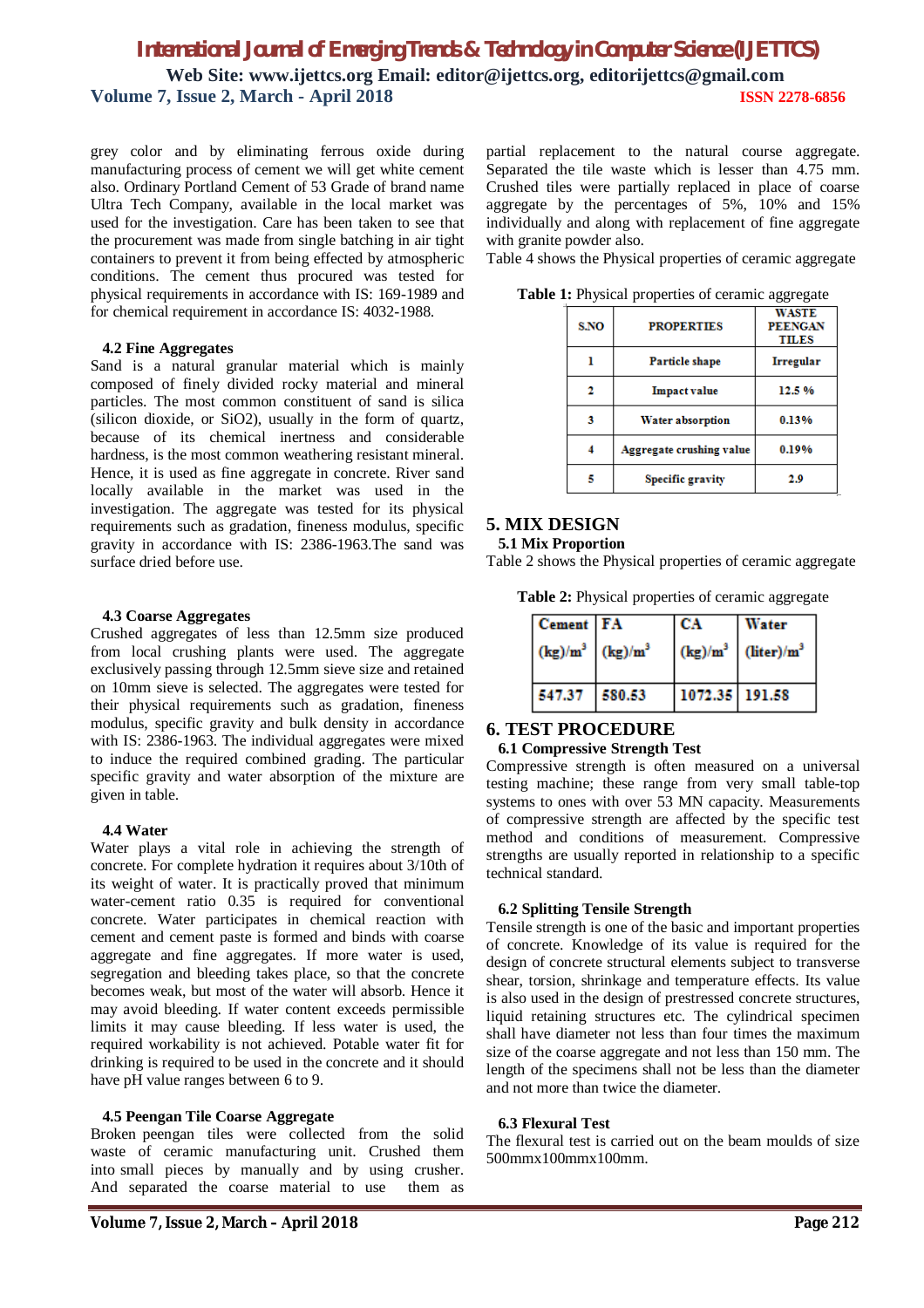### **7. TEST RESULT**

 **7.1 Compressive Strength of Cube** Table 3 shows the Compressive Strength of Cube.

| <b>Lable 5.</b> Compressive Strength of Cape |                       |                                                    |                   |         |
|----------------------------------------------|-----------------------|----------------------------------------------------|-------------------|---------|
| <b>MIX</b>                                   | % OF<br><b>REPLAC</b> | <b>COMPRESSIVE</b><br>STRENGTH(N/mm <sup>2</sup> ) |                   |         |
| <b>DESIGN</b>                                | <b>EMENT</b>          | 7 DAYS                                             | 14<br><b>DAYS</b> | 28 DAYS |
|                                              | 0                     | 22.87                                              | 29.17             | 42.5    |
|                                              | 5                     | 28.26                                              | 36.7              | 45.2    |
| M40                                          | 10                    | 23.4                                               | 32.3              | 41.6    |
|                                              | 15                    | 21.7                                               | 28.5              | 39.8    |

**Table 3:** Compressive Strength of Cube

Figure 3 shows the compressive Strength of Cube graph results.



**Figure 3** Compressive Strength of Cube graph results  **7.2 Split Tensile Test for Cylinder** Table 4 shows the Split tensile test results.

| <b>Table 4:</b> Split tensile test result |                        |                                                   |                   |                   |
|-------------------------------------------|------------------------|---------------------------------------------------|-------------------|-------------------|
| <b>MIX</b>                                | % OF<br><b>REPLACE</b> | <b>SPLIT TENSILE TEST</b><br>(N/mm <sup>2</sup> ) |                   |                   |
| <b>DESIGN</b>                             | <b>MENT</b>            | <b>7 DAYS</b>                                     | 14<br><b>DAYS</b> | 28<br><b>DAYS</b> |
|                                           | 0                      | 1.67                                              | 2.3               | 2.82              |
|                                           | 5                      | 2.32                                              | 2.68              | 2.98              |
| <b>M40</b>                                | 10                     | 2.14                                              | 2.57              | 2.85              |
|                                           | 15                     | 1.8                                               | 2.45              | 2.62              |

Figure 4 shows the Split tensile test graph results.



**Figure 4** Split tensile test graph result

 **7.3 Flexural Strength Test for Beam**

Table 5 shows the Flexural strength test results

**Table 5** Flexural Strength Test Graph Result

| <b>MIX</b><br><b>DESI</b><br>СN | % OF<br><b>REPLACE</b><br><b>MENT</b> | <b>FLEXURAL STRENGTH IN</b><br>N/MM <sup>2</sup><br>14 DAYS 28 DAYS<br>7 DAYS |      |      |
|---------------------------------|---------------------------------------|-------------------------------------------------------------------------------|------|------|
|                                 | 0                                     | 3.8                                                                           | 4.25 | 4.98 |
|                                 | к                                     | 4.2                                                                           | 4.86 | 5.72 |
| M40                             | 10                                    | 3.98                                                                          | 4.42 | 5.48 |
|                                 | 15                                    | 4.08                                                                          | 4.65 | 5.25 |

Figure 5 shows the flexural strength test graph result



#### **Figure 5 Flexural strength test graph result 8. CONCLUSIONS**

The conclusions drawn from these experimental investigations are as follows.

- The Strength of peengan waste containing in concrete was high compared with that of the conventional mix.
- The compressive strength of M40 concrete with peengan waste as coarse aggregate was optimum with a value of  $45.20$  N/mm<sup>2</sup> at 28 days curing.
- The split tensile strength of M40 concrete with peengan waste as coarse aggregate was optimum with a value of 2.98 N/mm<sup>2</sup> at 28 days curing.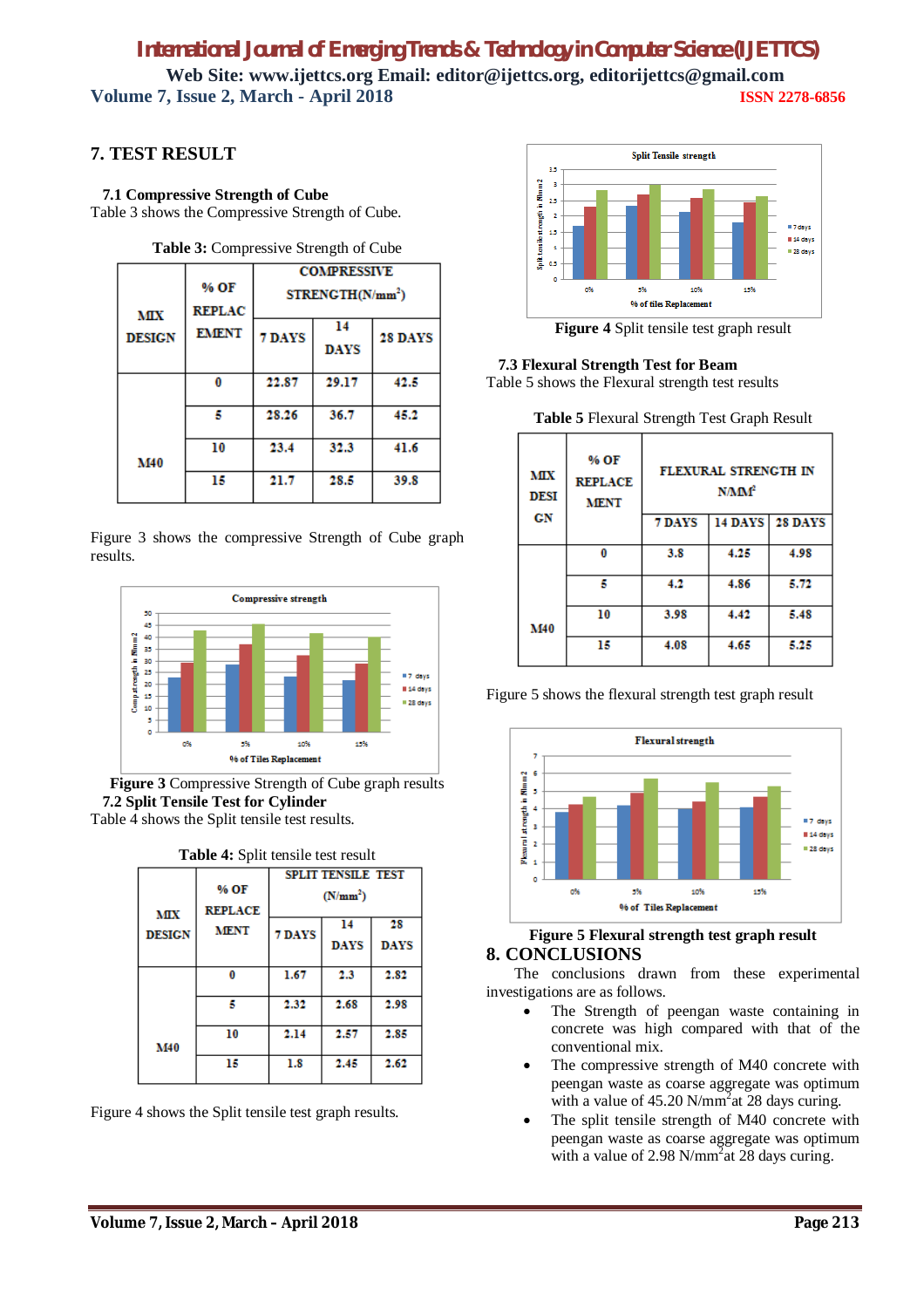- The flexural strength of M40 concrete with peengan waste as coarse aggregate was optimum with a value of  $5.72$  N/mm<sup>2</sup> at 28 days curing.
- Hence comparing concrete using peengan waste with conventional concrete, it can be concluded that the proposed concrete is 5% of peengan waste containing concrete is attain high strength compared with conventional concrete.

#### **References**

- [1]. T.Subramani., S.Krishnan. S.K.Ganesan., G.Nagarajan "Investigation of Mechanical Properties in Polyester and Phenyl-ester Composites Reinforced With Chicken Feather Fiber" International Journal of Engineering Research and Applications Vol. 4, Issue 12(Version 4), pp.93-104, 2014.
- [2]. T.Subramani, J.Jayalakshmi , " Analytical Investigation Of Bonded Glass Fibre Reinforced Polymer Sheets With Reinforced Concrete Beam Using Ansys" , International Journal of Application or Innovation in Engineering & Management (IJAIEM) , Volume 4, Issue 5, pp. 105-112 , 2015
- [3]. T.Subramani, D.Latha , " Experimental Study On Recycled Industrial Waste Used In Concrete" International Journal of Application or Innovation in Engineering & Management (IJAIEM) , Volume 4, Issue 5, pp. 113-122 , 2015
- [4]. T.Subramani, V.Angappan , " Experimental Investigation Of Papercrete Concrete" , International Journal of Application or Innovation in Engineering & Management (IJAIEM) , Volume 4, Issue 5, pp. 134- 143 , 2015
- [5]. T.Subramani, V.K.Pugal , " Experimental Study On Plastic Waste As A Coarse Aggregate For Structural Concrete" , International Journal of Application or Innovation in Engineering & Management (IJAIEM) , Volume 4, Issue 5, pp.144-152 2015
- [6]. T.Subramani, B.Suresh , " Experimental Investigation Of Using Ceramic Waste As A Coarse Aggregate Making A Light Weight Concrete " , International Journal of Application or Innovation in Engineering & Management (IJAIEM) , Volume 4, Issue 5, pp. 153- 162 , 2015
- [7]. T.Subramani, M.Prabhakaran , " Experimental Study On Bagasse Ash In Concrete" , International Journal of Application or Innovation in Engineering & Management (IJAIEM) , Volume 4, Issue 5, pp. 163- 172 , 2015
- [8]. T.Subramani, A.Mumtaj , " Experimental Investigation Of Partial Replacement Of Sand With Glass Fibre" , International Journal of Application or Innovation in Engineering & Management (IJAIEM) , Volume 4, Issue 5, pp. 254-263 , 2015
- *[9]. T.Subramani, S.B.Sankar Ram Experimental Study on Concrete Using Cement With Glass Powder, IOSR Journal of Engineering,Volume 5 , Issue 5, Version 3, pp43-53, 2015*
- [10]. T.Subramani, S.Kumaran , " Experimental Investigation Of Using Concrete Waste And Brick

Waste As A Coarse Aggregate " , International Journal of Application or Innovation in Engineering & Management (IJAIEM) , Volume 4, Issue 5, pp. 294- 303 , 2015

- [11]. T.Subramani, G.Ravi, **"Experimental Investigation Of Coarse Aggregate With Steel Slag In Concrete", IOSR Journal of Engineering,** Volume 5,Issue 5, Version 3, pp64-73, 2015
- [12]. T.Subramani, K.S.Ramesh , " Experimental Study On Partial Replacement Of Cement With Fly Ash And Complete Replacement Of Sand With M sand" , International Journal of Application or Innovation in Engineering & Management (IJAIEM) , Volume 4, Issue 5 , pp. 313-322 , 2015
- [13]. T.Subramani, G.Shanmugam , " Experimental Investigation Of Using Papercrete And Recycled Aggregate As A Coarse Aggregate " , International Journal of Application or Innovation in Engineering & Management (IJAIEM) , Volume 4, Issue 5, pp. 323- 332 , May 2015
- [14]. T.Subramani, P.Sakthivel , " Experimental Investigation On Flyash Based Geopolymer Bricks" , International Journal of Application or Innovation in Engineering & Management (IJAIEM) , Volume 5, Issue 5, pp. 216-227 , 2016 .
- [15]. T.Subramani, R.Siva, "Experimental Study On Flexural And Impact Behavior Of Ferrocement Slabs" International Journal of Application or Innovation in Engineering & Management (IJAIEM), Volume 5, Issue 5, pp. 228-238 , 2016
- [16]. T.Subramani, A.Anbuchezian , " Experimental Study Of Palm Oil Fuel Ash As Cement Replacement Of Concrete " , International Journal of Application or Innovation in Engineering & Management (IJAIEM), Volume 6, Issue 3, March 2017 , pp. 001-005 , ISSN 2319 - 4847.
- [17]. T.Subramani, A.Anbuchezian , " Experimental Study Of Mineral Admixture Of Self Compacting Concrete " , International Journal of Application or Innovation in Engineering & Management (IJAIEM), Volume 6, Issue 3, March 2017 , pp. 006-010 , ISSN 2319 - 4847.
- [18]. T.Subramani, A.Anbuchezian , " Experimental Test On Bitumen With Addition Of 35% Of Plastic Fibre " , International Journal of Application or Innovation in Engineering & Management (IJAIEM), Volume 6, Issue 3, March 2017 , pp. 017-022 , ISSN 2319 - 4847.
- [19]. T.Subramani, A.Anbuchezian , " Stabilization Of M30 Concrete Pavement By Partially Replacing Cement By 20% Of Flyash And Sodium Silicate " , International Journal of Application or Innovation in Engineering & Management (IJAIEM), Volume 6, Issue 3, March 2017 , pp. 023-031 , ISSN 2319 - 4847.
- [20]. T.Subramani, A.Anbuchezian , " Experimental Investigation On Flexural Behavior Of Folded Ferro Cement Panels " , International Journal of Application or Innovation in Engineering & Management (IJAIEM), Volume 6, Issue 3, March 2017 , pp. 045- 049 , ISSN 2319 - 4847.